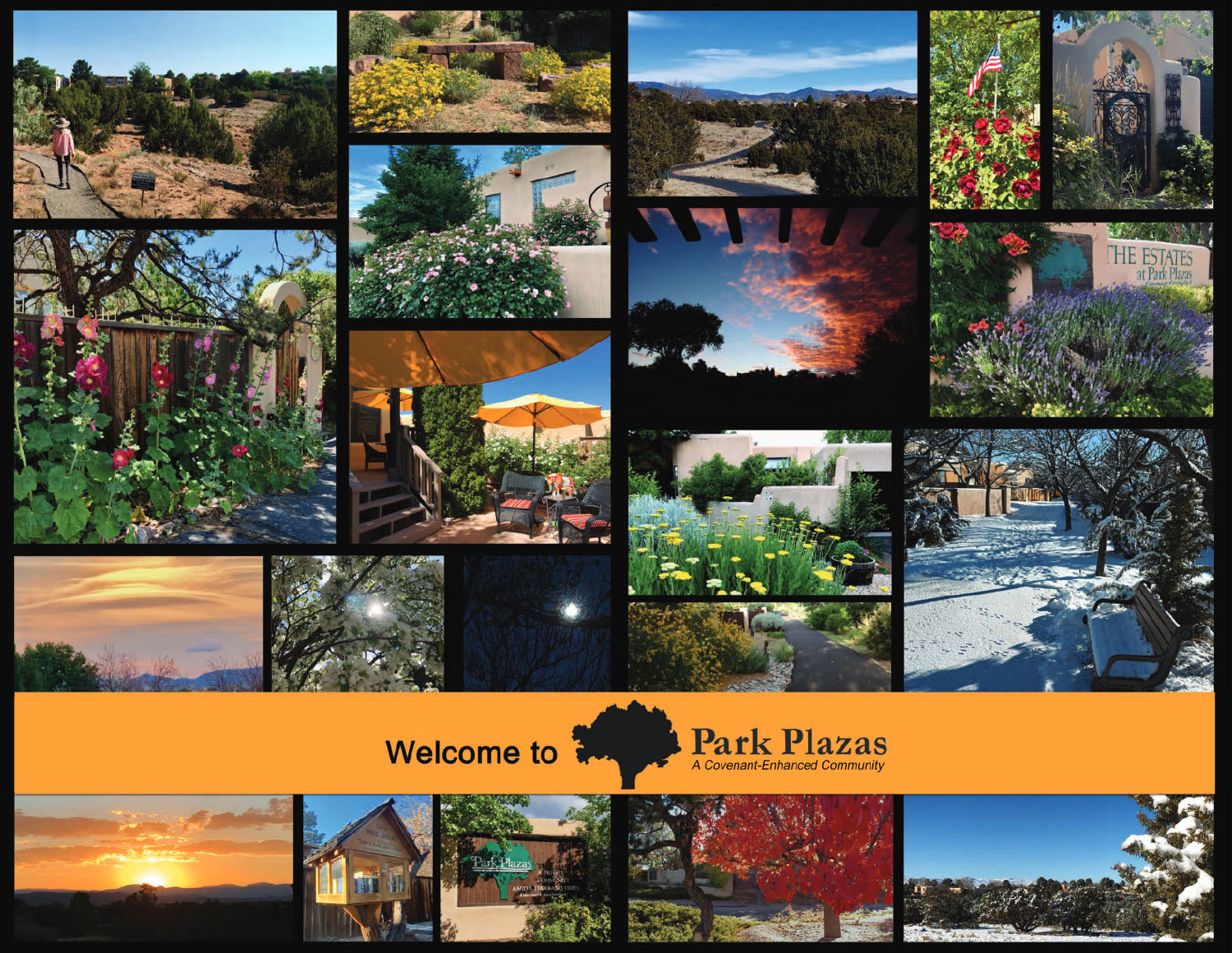# **WELCOME TO PARK PLAZAS!**

Park Plazas is a community of 442 homes located around 36 named "Plazas" in paved cul-de-sacs on 154 acres, 75 of which are devoted to open space and landscaped common areas. There are eight miles of walking paths that wind their way through the community for the use of residents and their guests. Park Plazas was built out over 20 years, beginning in the mid-1970s.

#### **THE ASSOCIATION**

Park Plazas is a covenant-enhanced community. Covenants are specified requirements for living in a community and are contained in a legal agreement that applies to all lots in the community.

All homeowners belong to our homeowners' association called Park Plazas Community Services Association (PPCSA). Through enforcement of our covenants, PPCSA strives to ensure that our community is a comfortable, attractive place in which to live, as well as a good real estate investment. New homeowners will receive a booklet containing our governing documents by which all lot owners and residents are bound:

- 1. PPCSA Articles of Incorporation
- 2. Bylaws
- 3. Declaration of Covenants, Conditions and Restrictions.

In the case of rental properties, landlords or their rental agency must provide this booklet to their tenants.

The PPCSA Board of Directors, through its manager, maintains and repairs Park Plazas' 36 cul-de-sacs, lighting, portions of the water and sewer lines, walking trails and related exercise facilities, mailboxes, signs, playgrounds, tennis and basketball courts, dog park, recreational vehicle storage lot, and the landscaping and irrigation of Common Areas.

The Board hires and supervises the Community Manager and various contractors. Board members are elected at the Annual Meeting and serve three-year terms. Officers are elected for one-year terms. Among its responsibilities, the Board establishes a budget, levies assessments to cover projected expenses and to fund reserves for major repair and replacement of community infrastructure, and enforces the covenants regarding parking, animals, architectural improvements, and use of Common Areas.

The Annual Meeting of the Association is held each March to elect directors and conduct other business. Lot owners are entitled to one vote per lot. All residents are encouraged to attend the Annual Meeting.

#### **CONTACT US**

Email or call the Park Plazas manager with questions, needs, concerns, or problems regarding the day-to day operation of Park Plazas: CommunityManager@parkplazas.org or OfficeManager@parkplazas.org

(505) 471-8809

PPCSA OFFICE - Location and Mailing Address: Rodeo Plaza Shopping Center 2801 Rodeo Road, Suite E-1 Santa Fe, NM 87507

Scheduled office hours: 9:00 AM - 1:00 PM – Monday, Wednesday, and Friday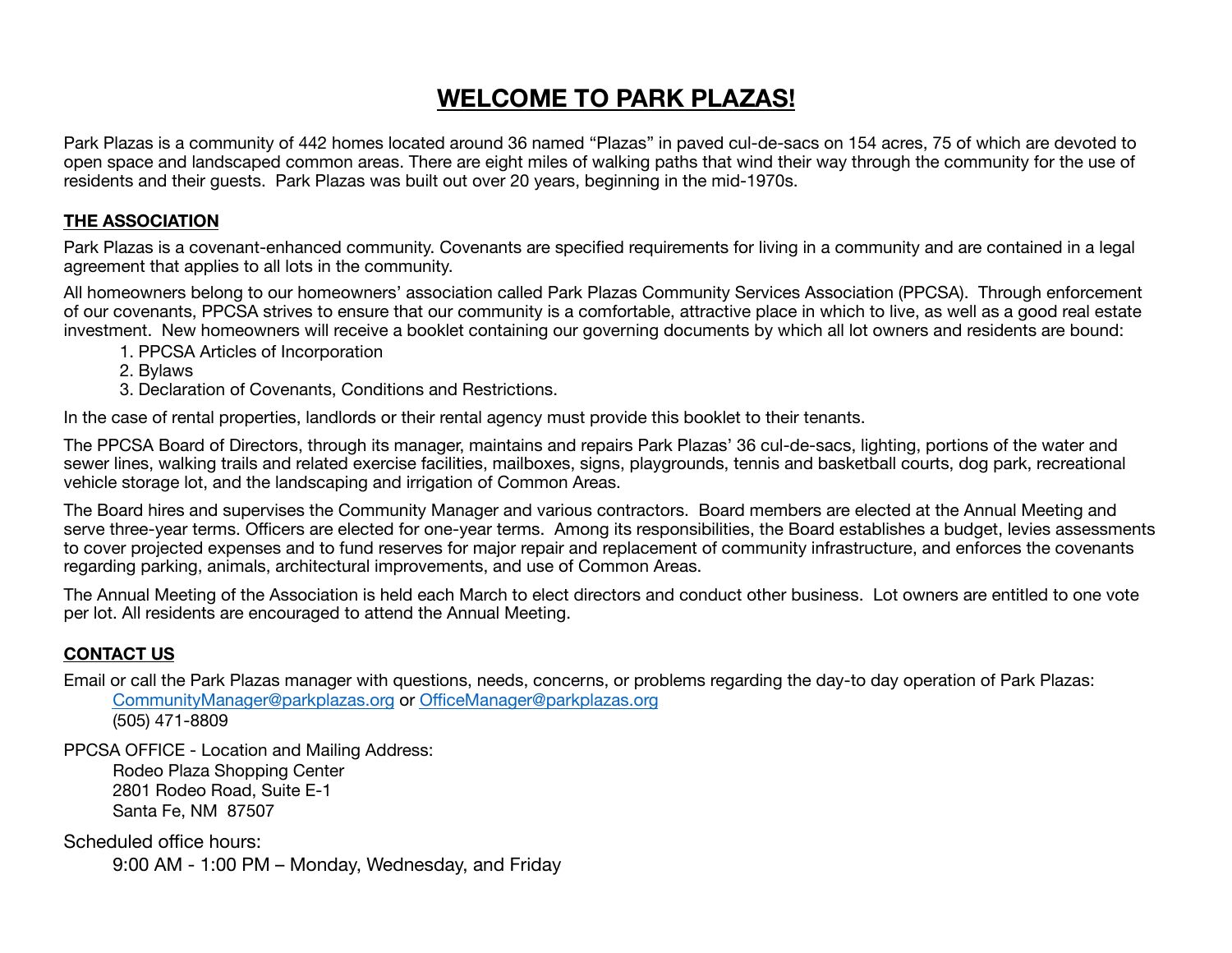# **LIVING IN PARK PLAZAS**

- Streets with green signs Plaza Blanca, Plaza Azul, Plaza Rojo, Plaza Amarilla, and Plaza Verde belong to the City of Santa Fe. The cul-desacs belong to Park Plazas and are maintained by Park Plazas Community Services Association (PPCSA).
- Trash and recycling collection is Thursday morning. Please place containers out that morning, not the evening before, to avoid attracting wildlife. Once emptied, trash and recycle bins may not be left out on the cul-de-sac.
- The PPCSA website is www.ParkPlazas.org. The site has general information available to the public (such as tenants or prospective buyers) as well as a link to login to private portal for account information and information provided only to registered homeowners.
- PPCSA Board of Directors meets the fourth Wednesday of each month at 6:30 PM. Information about each meeting is provided at www.ParkPlazas.org. All residents are cordially invited to attend. Community input is invited at the beginning and at the end of each meeting.
- *Park Plazas News* is the official newsletter published by PPCSA. It contains important information from Board meetings and other neighborhood news and is distributed by email at the beginning of each month.
- Monthly assessments, including water/sewer billing, are sent as a combined invoice. Payment may be made by automatic bank withdrawal called ACH (registration instructions are available at www.ParkPlazas.org) or by check mailed to PPCSA, placed in the drop box on Fresa Plaza, or dropped through the mail slot at the PPCSA office.
- Parking all vehicles must be parked in enclosed garages unless the PPCSA has issued a permit for parking in the Common Area or on a garage apron. Permits are issued when there are more cars associated with a lot than garage spaces, oversized vehicles are present, or hardship circumstances exist. Permit applications are available at www.ParkPlazas.org or through the PPCSA office.
- All exterior additions, modifications, improvements, or alterations on homes and lots, including to fencing, must be approved by the Architectural Control Committee. Applications are available at www.ParkPlazas.org or the PPCSA office.
- Planting or modification of adjacent Common Area must first be approved by the Architectural Control and Landscape Committees. Applications are available at www.ParkPlazas.org or the PPCSA office.
- Dogs are welcome on the walking paths. By law, all dogs must be on a leash Santa Fe City Code 5-5.4. Dog waste must be picked up. Mutt Mitts and trash cans are provided for this purpose in numerous locations along the paths.
- Snow Removal on cul-de-sacs and walking paths is provided by the Association in a timely fashion after an accumulation of two or more inches.
- Amenities include (see map for locations):
	- Tennis and Pickleball Courts there are two courts for use by residents and their guests. An application is required to receive the key code and is available at www.ParkPlazas.org or at the PPCSA office.
	- Fenced Dog Park for off-leash dog activities. An application is required to receive the key code and is available at www.ParkPlazas.org or at the PPCSA office.
	- Playgrounds for use by children of residents and their guests, ages five to twelve. All children using the playground equipment must be accompanied by an adult.
	- Exercise Equipment located in the Common Area, for use by residents and their guests. Use at your own risk.
	- Basketball Court for the use of residents and their guests.
	- RV Lot available for storage of residents' recreational vehicles, boats, and extra vehicles. An application is required, along with a key deposit, to receive a key and is available at www.ParkPlazas.org or at the PPCSA office. RVs may not be stored in cul-de-sacs.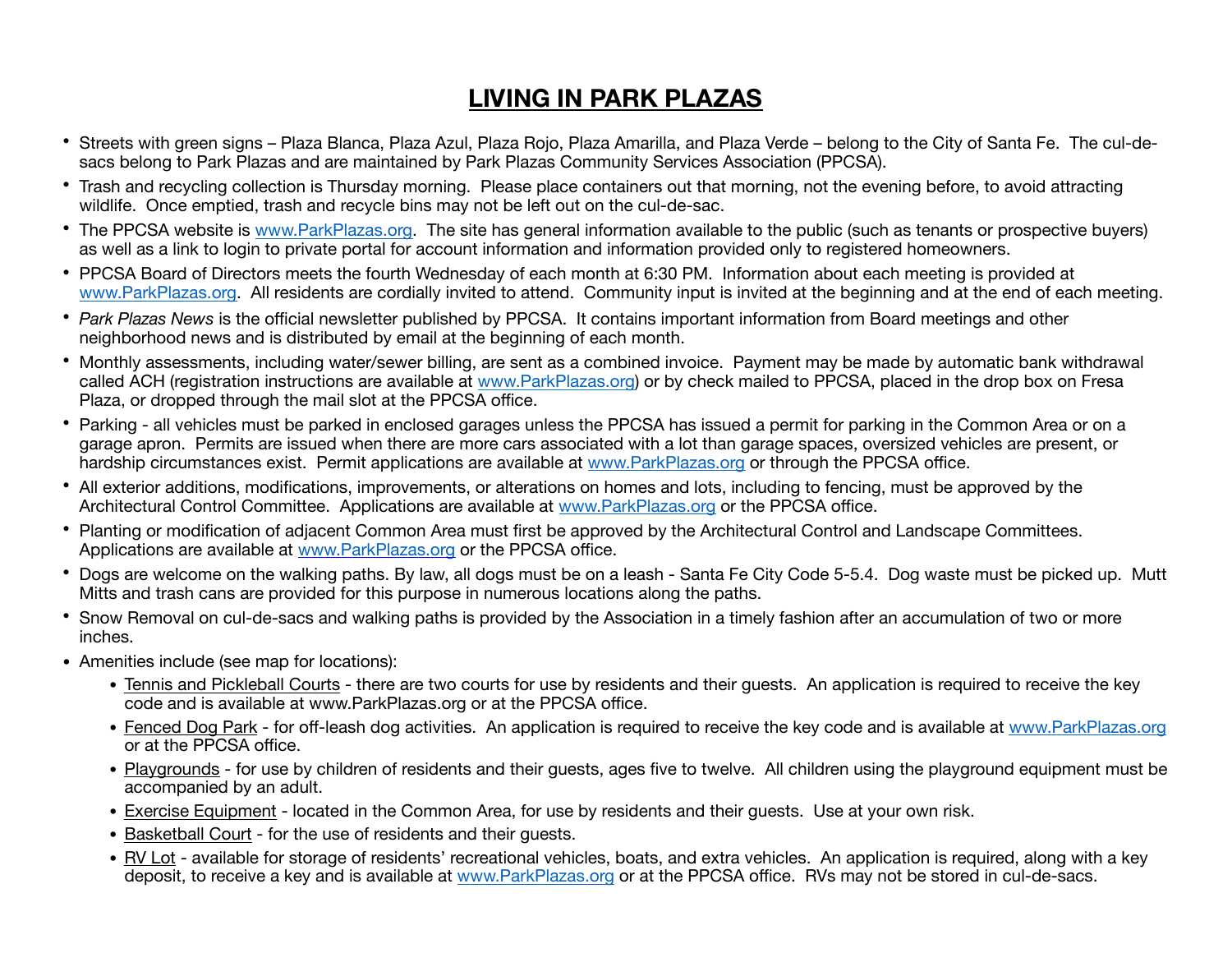## **SUMMARY OF COVENANTS**

All owners and residents in Park Plazas must comply with the Declaration of Covenants, Conditions and Restrictions for the community. The following summarizes key requirements.

#### ASSESSMENTS

Monthly statements are sent by email or mail on or about the first of the month and must be paid by the 25th. The monthly statement includes the water and sewer assessment and assessment for Common Area landscaping, repairs, maintenance, and other essential services needed to keep Park Plazas an attractive and viable place to live. A portion of the assessment is set aside for the Reserve Fund which is used for major infrastructure capital expenditures. Assessments can be paid by automatic withdrawal from your bank (ACH - registration instructions are available at www.ParkPlazas.org) or by check mailed to PPCSA, placed in the drop box on Plaza Fresa, or dropped through the mail slot at the PPCSA office. Failure to pay when due could result in a lien being placed on the lot. If monthly assessments go 60 days past due, those for the balance of the year are accelerated and immediately due and payable; if not paid by the 90<sup>th</sup> day, interest accrues at 10% per annum until paid in full. *(Article IV, Sections 1-9)* 

#### **PFTS**

Dogs and cats must be leashed and under physical control at all times when off their owner's lot other than when within the offleash dog area. Leashes are required by Santa Fe City Ordinance 5-5.4. Owners shall confine their pet's excretion to their own lot or use suitable plastic bags to pick it up when in the Common Area or on public rights of way. Mutt Mitt dispensers and trash receptacles are located throughout the community. Pets running loose in the Common Area will be reported to Animal Control or, eventually, expelled from Park Plazas if they constitute a nuisance. No animals other than dogs, cats and household pets are allowed, and animals may not be kept, bred, or maintained for commercial purposes. *(Article VIII, Section 8)* 

#### **NOISE**

Residents shall not disturb other residents with unreasonable noise, including excessive barking by dogs. *(Article VIII, Section 7)* 

#### PARKING

All vehicles, including boats, motorcycles, trailers, trucks, or commercial vehicles, must be parked in a garage, in the recreational vehicle lot or on a public right of way, unless a parking variance is obtained from PPCSA. Variances are granted when there are more vehicles associated with a home than garage spaces, oversized vehicles are present, or hardship circumstances exist. Automobile repairs must be done in enclosed garages or in the RV lot. Garages are for car storage and shall not be converted for living space or other uses. *(Article VIII, Sections 13, 14 and 15)*

#### CARE OF YOUR PROPERTY

Residents must keep their property neat and attractive, keep the structures – including fences – in good repair, and implement any repairs requested by the Architectural Control Committee. *(Article VII, Section 1)*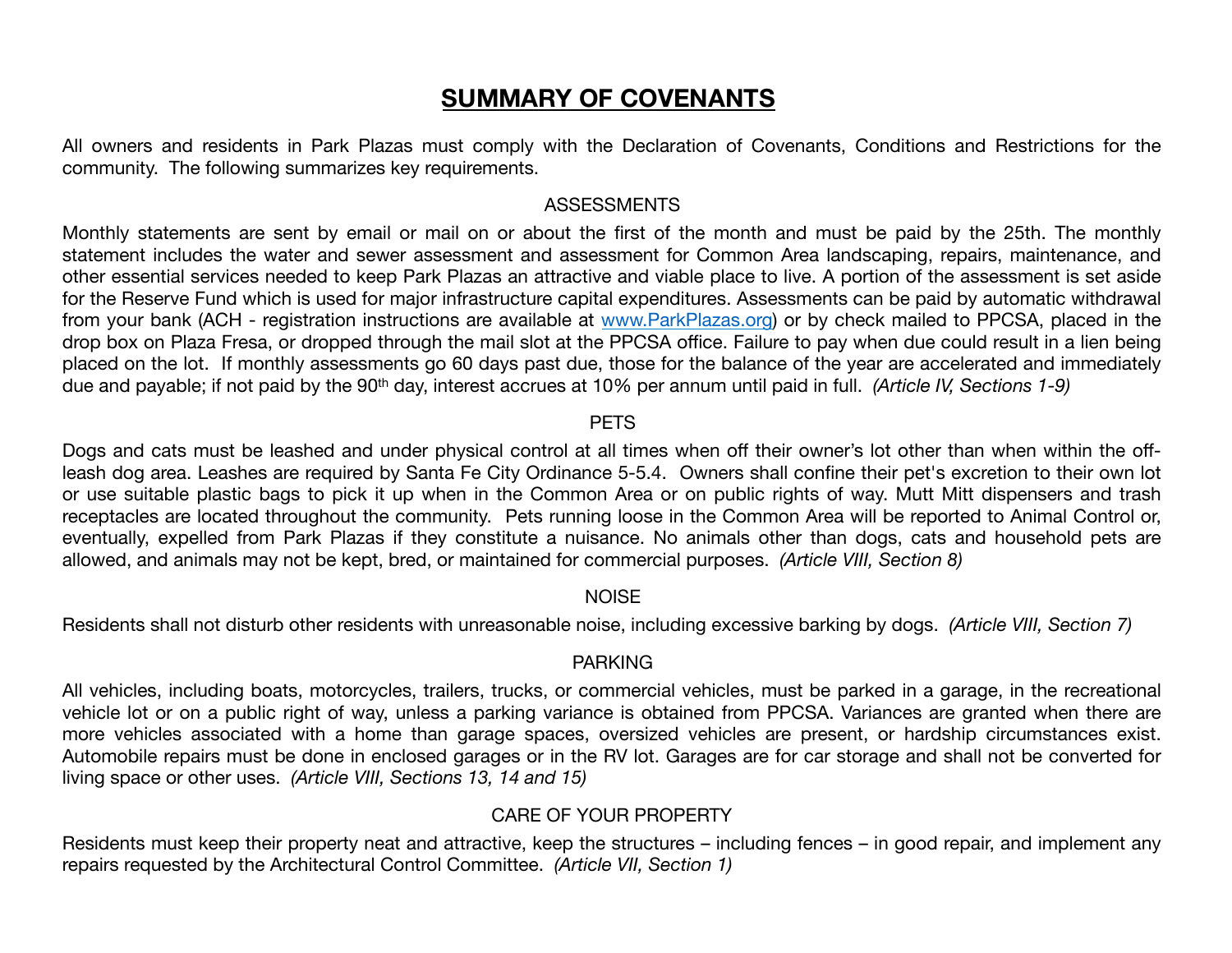If repairs or clean-up are requested, owners have 30 days to remove trash in and around their property and three months to make structural repairs. If an owner fails to do so, PPCSA may do the necessary clean-up or repair and charge the costs to the owner. *(Article VII, Sections 2 and 3)* 

Exterior colors for stucco, trim, gates, and fences must follow Park Plazas specifications. *(Article VIII, Section 12).* Color palettes can be obtained from the Manager and can be found on the Park Plazas website.

Exterior remodeling or construction, including walls and fences, must first be approved by the Architectural Control Committee. *(Article VI, Sections 1-10)*

The cost of repairs and maintenance of party walls or fences must be shared in proportion to use. *(Article V, Sections 1-6)* 

#### USE RESTRICTIONS

No lot may be improved, used, or occupied for other than private single-family residential purposes. Home-based businesses are permitted provided the nature of the business does not require customers to come to the house. *(Article VIII, Section 17)*

#### LEASING OR RENTING OF LOTS

No owner shall rent or lease his/her lot unless the form of lease includes the following language: "Lessee agrees to be bound by and comply with the Articles, By-Laws, and Declaration of Covenants, Conditions and Restrictions of the Park Plazas Community Services Association as amended, and any Rules issued by the Board of Directors of the Association." *(Article VIII, Section 18)*

Short-term rentals, which are rentals for less than 30 consecutive nights, are prohibited in Park Plazas because they require a business license from the City of Santa Fe, and the clients – i.e., those renting – come to the house. *(Article VIII, Section 17)*

### TO PLEASE YOUR EYE

Other than to the extent permitted by state and Federal law, visual nuisances such as antennas, satellite dishes, clotheslines and storage structures are not permitted if they can be seen from the Common Area. *(Article VIII, Section 3)*

"For Sale" or "For Rent" signs are allowed only directly in front of the lot for sale or rent and must be removed within one week after sale or rental or when the listing contract expires. *(Article VIII, Section 4)*

No garbage, refuse or cuttings may be placed outside an enclosed lot except on garbage collection day when they must be packaged and placed in suitable containers according to Santa Fe regulations. *(Article VIII, Section I)*

Placement or removal of trees, shrubs and other vegetation and improvements on or from the Common Area is prohibited without approval of the Architectural Control Committee. *(Article VIII, Section 6)* 

*Note that if this summary and the Declaration of Covenants, Conditions and Restrictions conflict, the Declaration controls.*